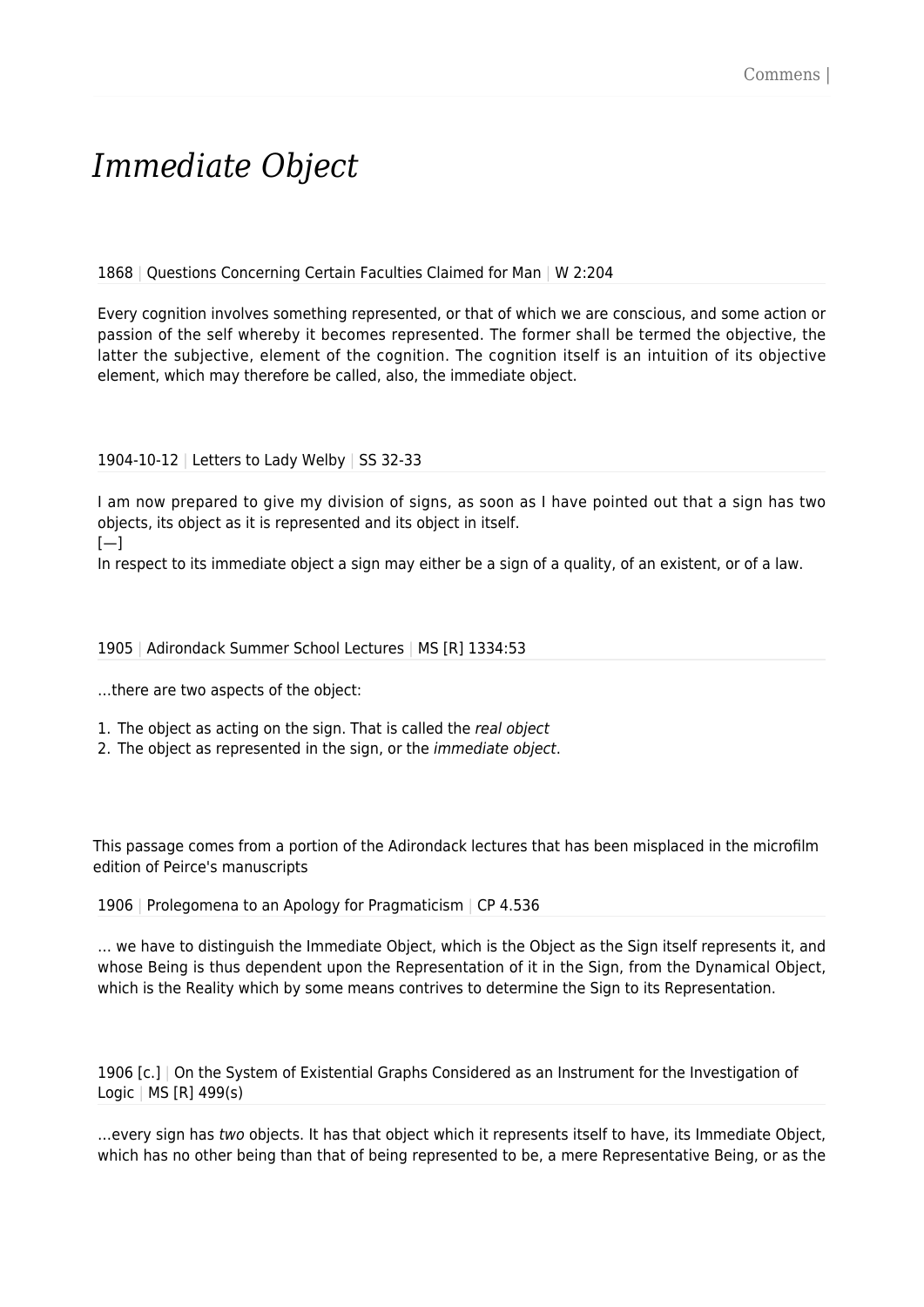Kantian logicians used to say a merely Objective Being; and on the other hand there is the Real Object which has really determined the sign[,] which I usually call the Dynamical Object, and which alone strictly conforms to the definition of the Object. The Object of a Sign is its progenitor, its father. The Dynamical Object is the Natural Father, The Objective Object is the putative father.

1906 [c.] | On Signs [R] | MS [R] 793:14

[O]ne must distinguish the Object as it is represented, which is called the Immediate Object, from the Object as it is in itself.

#### 1907 | Pragmatism | EP 2:407

... the requaesitum which we have been seeking is simply that which the sign "stands for," or the idea of that which it is calculated to awaken.  $[-]$ 

This requaesitum I term the Object of the sign; - the *immediate* object, if it be the idea which the sign is built upon, the real object, if it be that real thing or circumstance upon which that idea is founded, as on bedrock.

#### 1907 | Pragmatism | MS [R] 318:15

…all logicians have distinguished two objects of a sign: the Immediate object or object as the sign represents it, (and without this one, a sign would not be a sign); the other [the] Real object, or object as it is independent of any particular idea representing it.

1907 | Pragmatism | MS [R] 318:39-40

…the Immediate Object is not the Object Proper to which the collateral observation is directed, but is the consequent apprehension of the Real Object, or intelligential cause of the sign, which that collateral observation brings about.

#### 1907 | Pragmatism | MS [R] 318:24-5

The immediate object is the object as the sign represents it: the real object is that same object as it is, in its own mode of being, independent of the sign or any other representation. [—] Every sign must plainly have an immediate object, however indefinite, in order to be a sign. In conversation, it will often be expressed, not in words, but by the environment of the interlocutors. [—] The immediate object resembles the emotional meaning in being common to all signs and also in being subjective.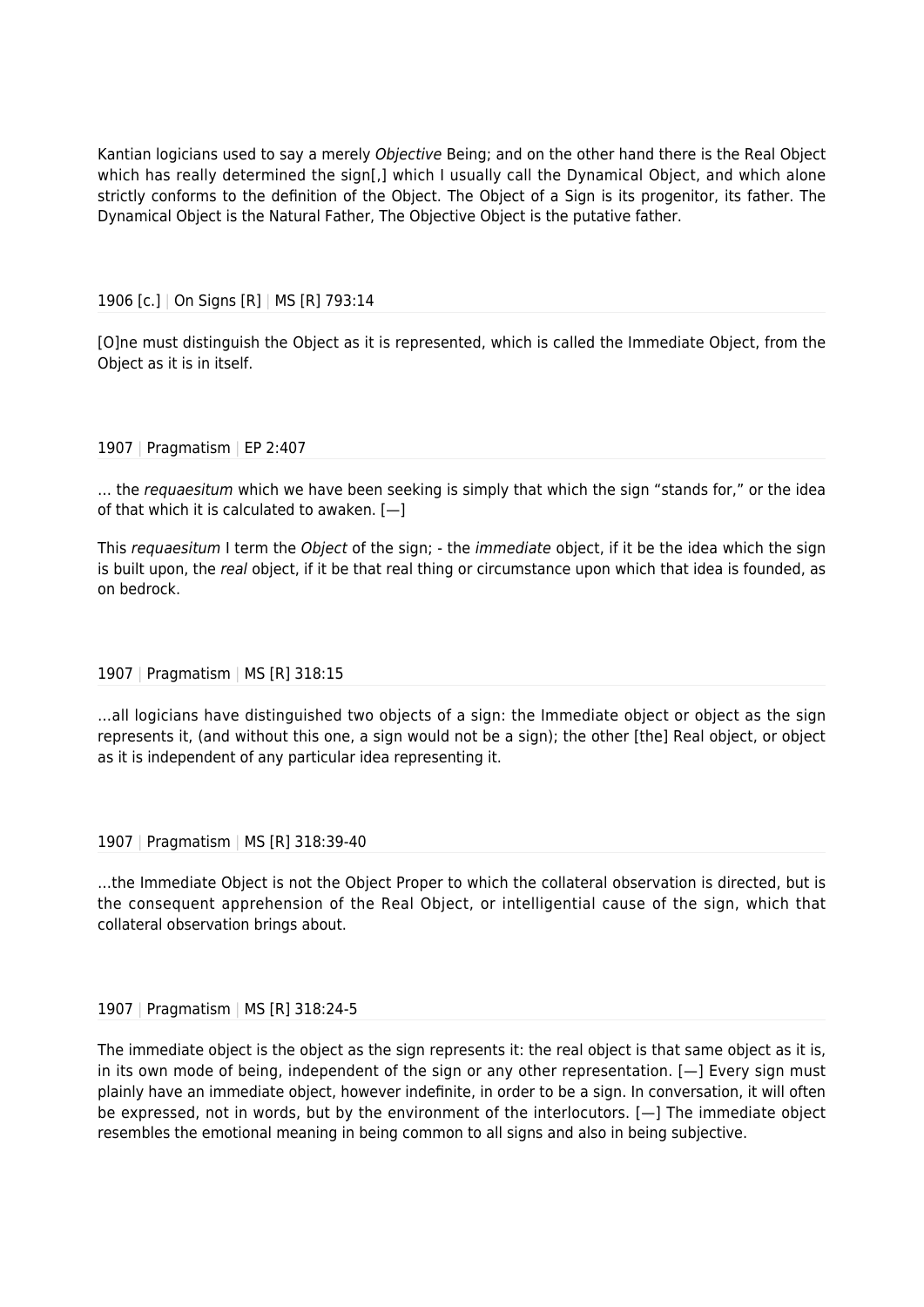#### 1907 | Pragmatism | MS [R] 318:16-7

…philosophists are in the habit of distinguishing two objects of many signs, the immediate and the real. The former is an image, or notion, which the interpreter is supposed to have already formed in his mind before the sign is uttered. Thus, if a person, with a view to combatting an exaggerated admiration of ability, remarks that Richard III appears to have been an able ruler, it is a hundred to one that he never read any first hand testimony concerning Richard, and does not suppose that his interlocutor knows any more about the real Richard. He refers merely to the current notional Richard.

### 1908 | Letters to Lady Welby | SS 83

It is usual and proper to distinguish two Objects of a Sign, the Mediate without, and the Immediate within the Sign. Its Interpretant is all that the Sign conveys: acquaintance with its Object must be gained by collateral experience. The Mediate Object is the Object outside of the Sign; I call it the Dynamoid Object. The Sign must indicate it by a hint; and this hint, or its substance, is the Immediate Object. Each of these two Objects may be said to be capable of either of the three Modalities, though in the case of the Immediate Object, this is not quite literally true.

## 1908 [c.] | Letters to Lady Welby | MS [R] L463:15

As to the Object of a Sign, it is to be observed that the Sign not only really is determined by its Object, – that is, for example, the name Charlemagne is in correspondence with the historic Emperor who live in the  $IX<sup>th</sup>$  century, or the name Othello is fitted to that Moorish general whom Shakespeare imagined, or the name "the Ghost in Hamlet" is fitted to that ghost of an ancient King of Denmark that Shakespeare imagined that Prince Hamlet either imagined or really saw, – but in addition, the Sign may be said to pose as a representative of its Object, that is, suggests an Idea of the Object which is distinguishable from the Object in its own Being. The former I term the Dynamoid Object (for I want the word "genuine" to express something different); the latter the *Immediate Object* (a well-established term of logic.) Each of these may have either of the three Modalities of Being, the former in itself, the latter in representation.

#### 1908-12 | Letters to Lady Welby | CP 8.343

... it is necessary to distinguish the *Immediate Object*, or the Object as the Sign represents it, from the Dynamical Object, or really efficient but not immediately present Object.

#### 1909 | Letters to William James | EP 2:495

As to the Object, that may mean the Object as cognized in the Sign and therefore an Idea, or it may be the Object as it is regardless of any particular aspect of it, the Object in such relations as unlimited and final study would show it to be. The former I call the *Immediate* Object, the latter the *Dynamical*